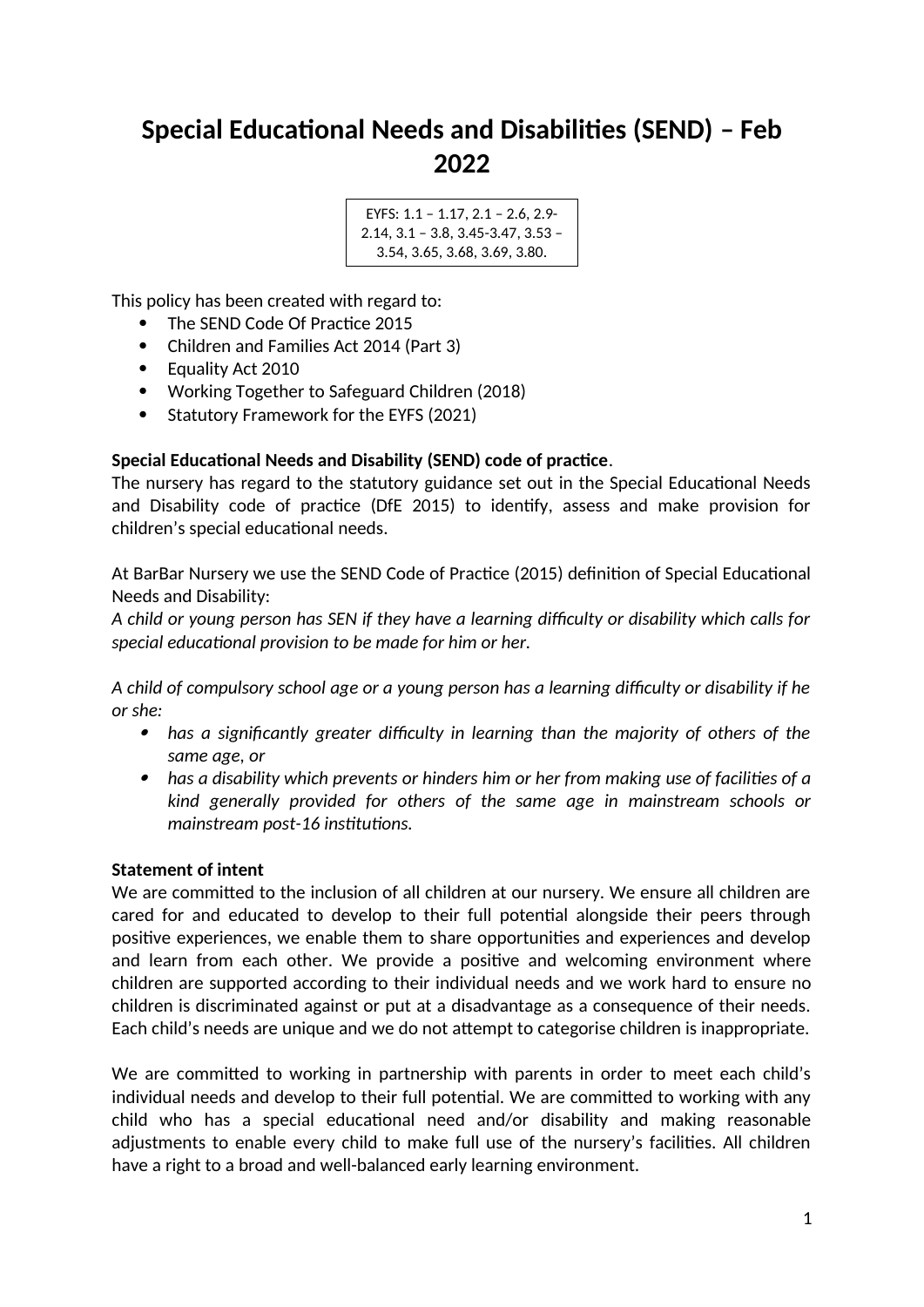We undertake a Progress Check of all children at age two in accordance with the Code of Practice (2015) and statutory framework for EYFS. We will also undertake an assessment at the end of the Early Years Foundation Stage for any children that remain with us in the final term of the year in which they turn five, as per the statutory framework for EYFS

Where we believe a child may have additional needs that have previously been unacknowledged, we will work closely with the child's parents and any relevant professionals if we identify any areas where a child's progress is less than expected to establish if any additional action is required

Where a child has additional needs, we feel it is paramount to find out as much as possible about those needs; any way that this may affect his/her early learning or care needs and any additional help he/she may need by:

- Liaising with the child's parents and, where appropriate, the child
- Liaising with any professional agencies
- Reading any reports that have been prepared
- Attending any review meetings with the local authority/professionals
- Observing each child's development and assessing such observations regularly to monitor progress.

All new children will be given a full settling in period when joining the nursery according to their individual needs.

We will:

- Recognise each child's individual needs and ensure all staff are aware of, and have regard for, the Special Educational Needs Code of Practice (2015)
- Ensure that all children are treated as individuals/equals and are supported to take part in every aspect of the nursery day according to their individual needs and abilities
- Include all children and their families in our provision
- Identify the specific needs of children with special educational needs and/or disabilities and meet those needs through a range of strategies
- Ensure that children who learn at an accelerated pace e.g. 'most able' are also supported
- Encourage children to value and respect others
- Provide well informed and suitably trained practitioners to help support parents and children with special educational difficulties and/or disabilities
- Develop and maintain a core team of staff who are experienced in the care of children with additional needs and identify a Special Educational Needs and Disabilities Co-ordinator (SENCO) who is experienced in the care and assessment of children with additional needs. Staff will be provided with specific training relating to SEND and the SEND Code of Practice
- Monitor and review our practice and provision and, if necessary, make adjustments, and seek specialist equipment and services where required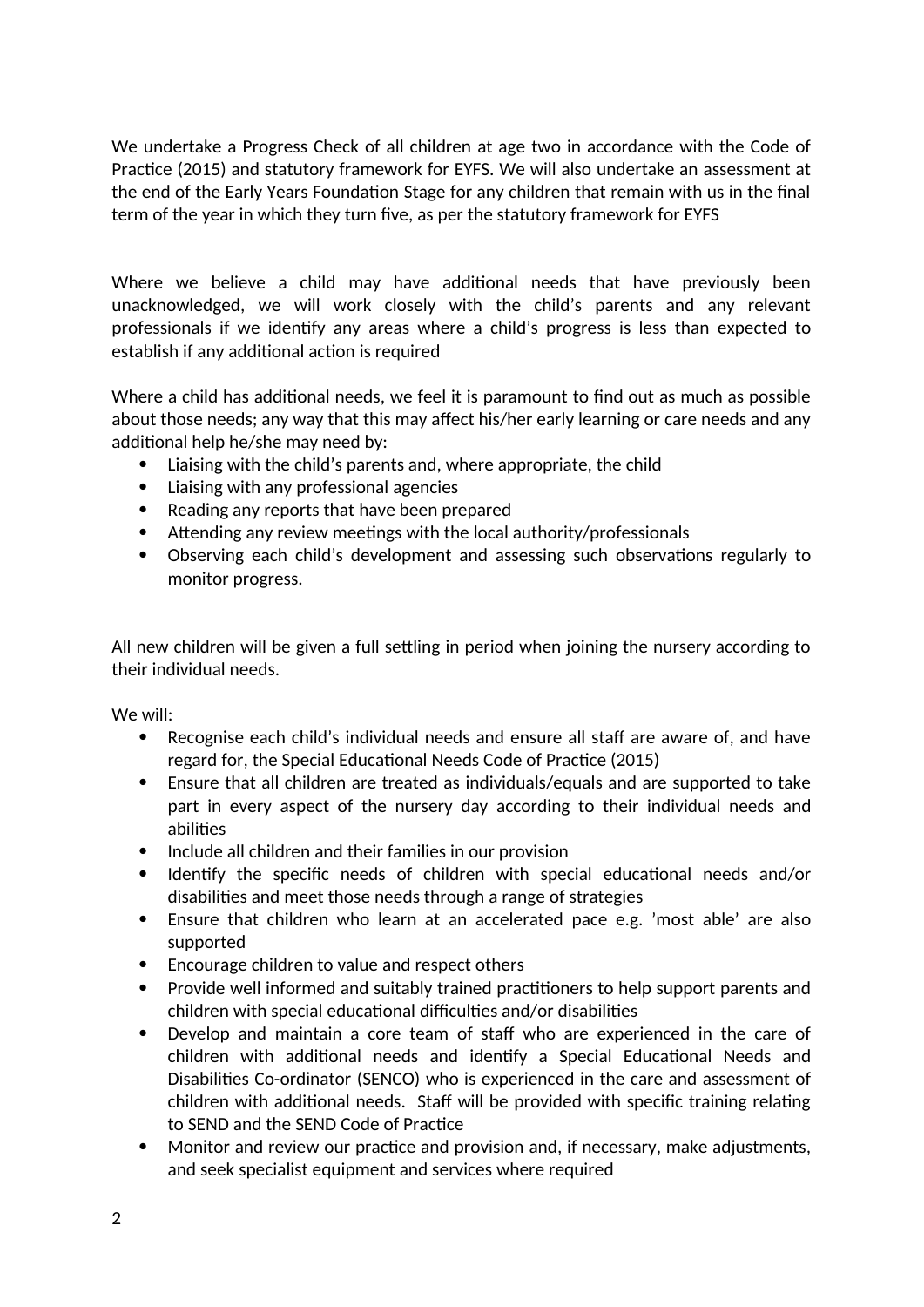- Challenge inappropriate attitudes and practices
- Promote positive images and role models during play experiences of those with additional needs wherever possible
- Celebrate diversity in all aspects of play and learning.
- Work in partnership with parents and other agencies in order to meet individual children's needs, including the education, health and care authorities, and seek advice, support and training where required
- Share any statutory and other assessments made by the nursery with parents and support parents in seeking any help they or the child may need

Our nursery Special Education Needs and Disabilities Co-ordinator (SENCO) is **Danii/Carly/Hannah**

The role of the SENCO in our setting includes:

- ensuring all practitioners in the setting understand their responsibilities to children with SEN and the setting's approach to identifying and meeting SEN
- advising and supporting colleagues
- ensuring parents are closely involved throughout and that their insights inform action taken by the setting
- liaising with professionals or agencies beyond the setting
- taking the lead in implementing the graduated approach and supporting colleagues through each stage of the process.

We will:

- Designate a named member of staff to be the SENCO and share their name/role with all staff and parents
- Have high aspirations for all children and support them to achieve to their full potential
- Develop respectful partnerships with parents and families
- Ensure parents are involved at all stages of the assessment, planning, provision and review of their child's care and education and where possible include the thoughts and feelings voiced by the child where possible/appropriate
- Signpost parents and families to our Local Offer in order to access local support and services
- Undertake formal Progress Checks and Assessments of all children in accordance with the SEND Code of Practice January (2015) / statutory framework for the EYFS (2021)
- Provide a statement showing how we provide for children with special educational needs and/or disabilities and share this with staff, parents and other professionals
- Ensure that the provision for children with SEN and/or disabilities is the responsibility of all members of staff in the nursery through training and professional discussions
- Set out in our inclusive admissions practice on how we meet equality of access and opportunity
- Make reasonable adjustments to our physical environment to ensure it is, as far as possible suitable for children and adults with disabilities using the facilities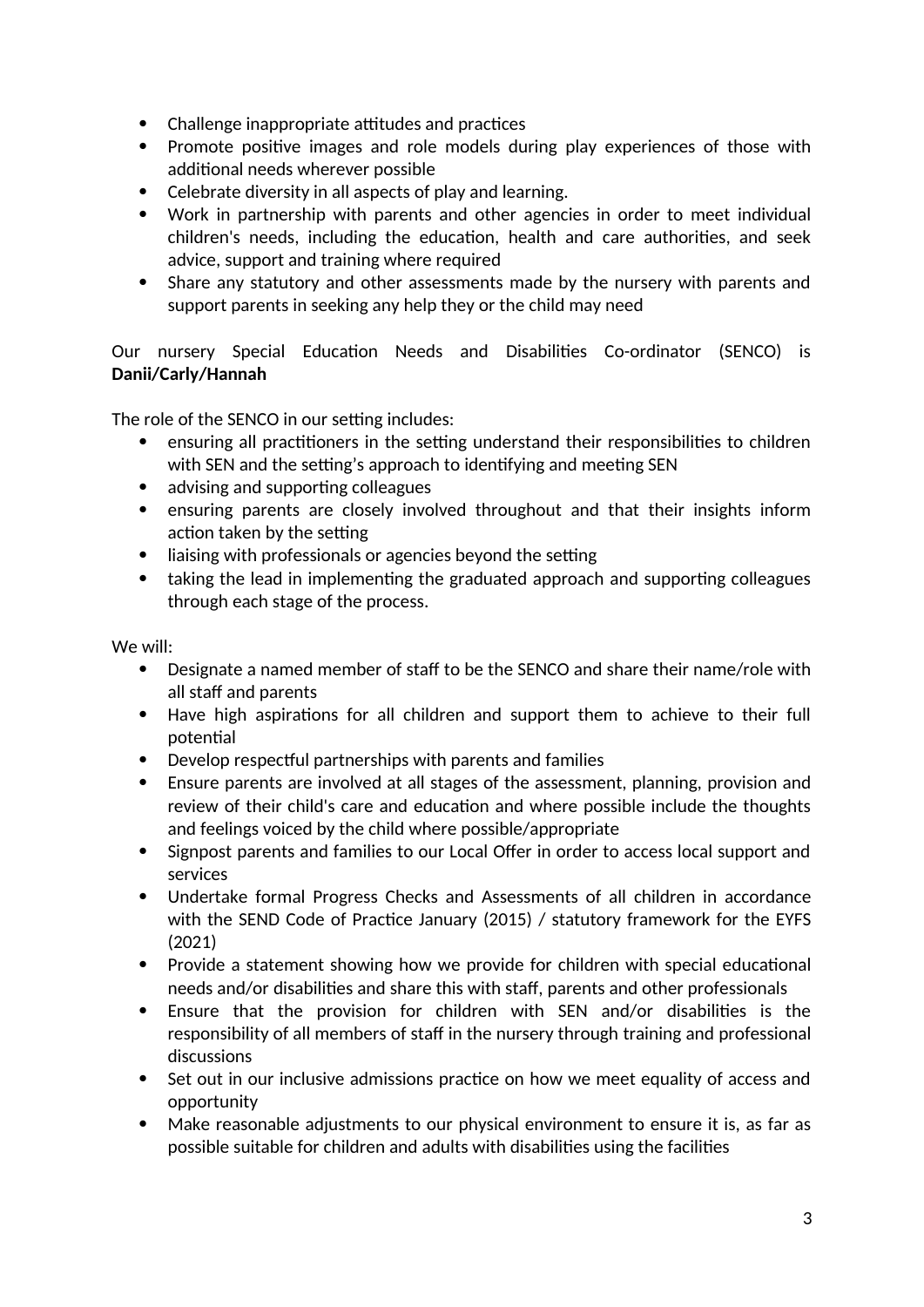- Provide a broad, balanced, aspirational early learning environment for all children with SEN and/or disabilities and differentiated activities to meet all individual needs and abilities
- Liaise with other professionals involved with children with special educational needs and/or disabilities and their families, including transition arrangements to other settings and schools. (See our transitions policy).
- Use the graduated response system to assess, plan, do and review to ensure early identification of any SEND
- Ensure that children with special educational needs and/or disabilities and their parents are consulted at all stages of the graduated response, taking into account their levels of ability
- Review children's progress and support plans [insert time frame e.g. every 4 weeks] and work with parents to agree on further support plans
- Provide privacy of children with special educational needs and/or disabilities when intimate care is being provided
- Raise awareness of any specialism the setting has to offer, e.g. Makaton trained staff
- Ensure the effectiveness of our SEN/disability provision by collecting information from a range of sources e.g. additional support reviews, Education, Health and care (EHC) plans, staff and management meetings, parental and external agencies' views, inspections and complaints. This information is collated, evaluated and reviewed annually
- Provide a complaints procedure and make available to all parents in a format that meets their needs e.g. Braille, audio, large print, additional languages
- Monitor and review our policy and procedures annually.

## **Effective assessment of the need for early help**

We are aware of the process for early help and follow the following procedure:

Local agencies should work together to put processes in place for the effective assessment of the needs of individual children who may benefit from early help services. Children and families may need support from a wide range of local agencies. Where a child and family would benefit from coordinated support from more than one agency (e.g. education, health, housing, police) there should be an inter-agency assessment. These early help assessments should identify what help the child and family require to prevent needs escalating to a point where intervention would be needed via a statutory assessment under the Children Act 1989.

The early help assessment should be undertaken by a lead professional who should provide support to the child and family, act as an advocate on their behalf and coordinate the delivery of support services. The lead professional role could be undertaken by a General Practitioner (GP), family support worker, teacher, health visitor and/or special educational needs coordinator. Decisions about who should be the lead professional should be taken on a case by case basis and should be informed by the child and their family.

For an early help assessment to be effective: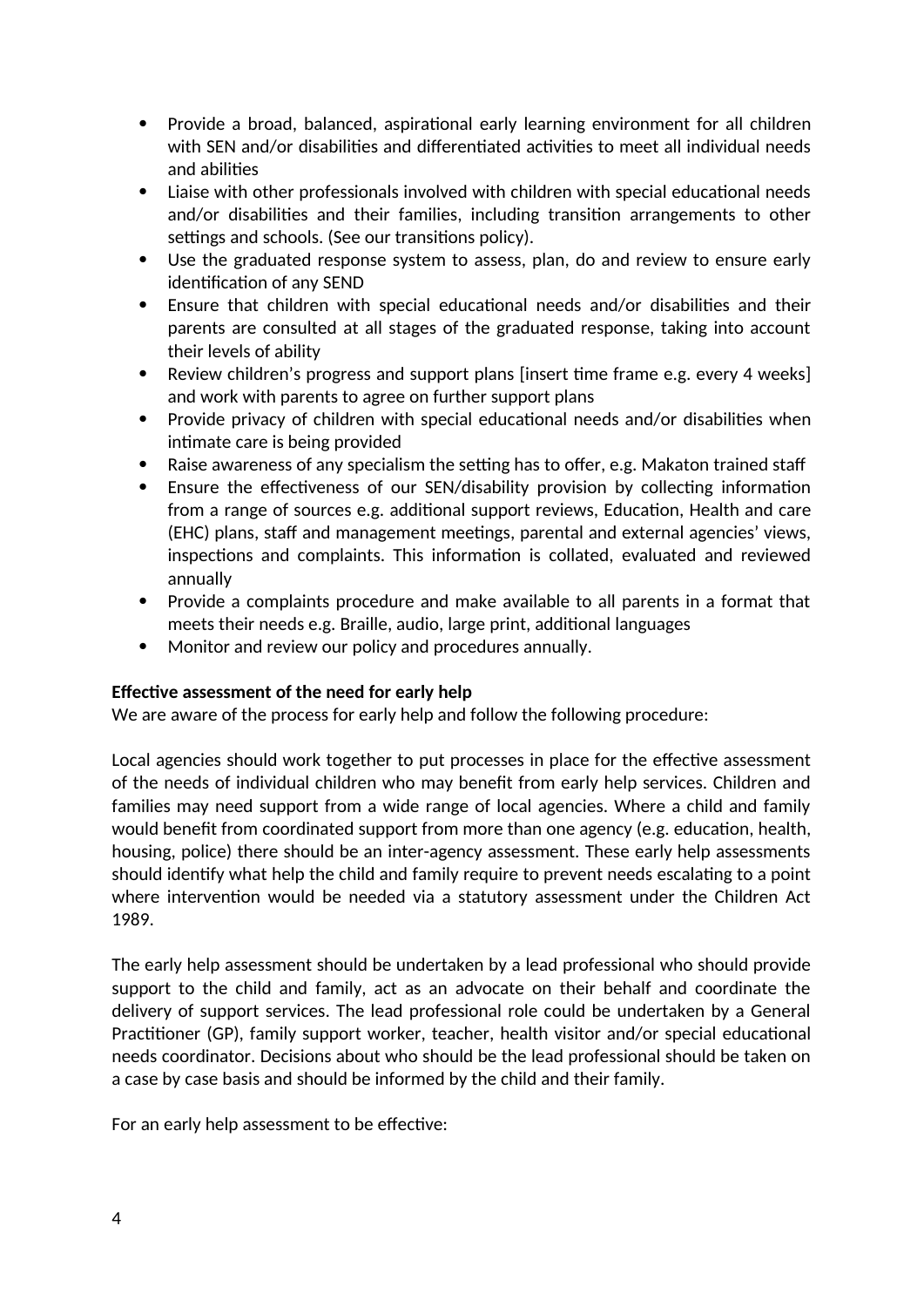- The assessment should be undertaken with the agreement of the child and their parents or carers. It should involve the child and family as well as all the professionals who are working with them;
- A teacher, GP, health visitor, early years' worker or other professional should be able to discuss concerns they may have about a child and family with a social worker in the local authority. Local authority children's social care should set out the process for how this will happen; and
- If parents and/or the child do not consent to an early help assessment, then the lead professional should make a judgement as to whether, without help, the needs of the child will escalate. If so, a referral into local authority children's social care may be necessary.

If at any time it is considered that the child may be a child in need as defined in the Children Act 1989, or that the child has suffered significant harm, or is likely to do so, a referral should be made immediately to local authority children's social care. This referral can be made by any professional. *Working together to safeguard children 2018.*

## **Graduated Approach**

We follow the SEND Code of Practice (2015) recommendation that, in addition to the formal checks above, we adopt a graduated approach to assessment and planning, led and coordinated by a SENCO. Good practice of working together with parents, and the observation and monitoring of children's individual progress, will help identify any child with special educational needs or disability. This graduated approach will be led and coordinated by the SENCO and appropriate records will be kept according to the Code of Practice.

#### **Assess**

In identifying a child as needing SEND support, the key person, working with the SENCO and the child's parents, will carry out an analysis of the child's needs. This initial assessment will be reviewed regularly to ensure that support is matched to need. Where there is little or no improvement in the child's progress, more specialist assessment may be called for from specialist teachers or from health, social services or other agencies beyond the setting. Where professionals are not already working with the setting, the SENCO will contact them, with the parents' agreement.

## **Plan**

Where it is decided to provide SEND support, and having formally notified the parents, the key person and the SENCO, in consultation with the parents, will agree the outcomes they are seeking, the interventions and support to be put in place, the expected impact on progress, development or behaviour, and a clear date for review. Plans will take into account the views of the child.

The support and intervention provided will be selected to meet the outcomes identified for the child, based on reliable evidence of effectiveness, and provided by practitioners with relevant skills and knowledge. Any related staff development needs are identified and addressed. Parents will be involved in planning support and, where appropriate, in reinforcing the provision or contributing to progress at home.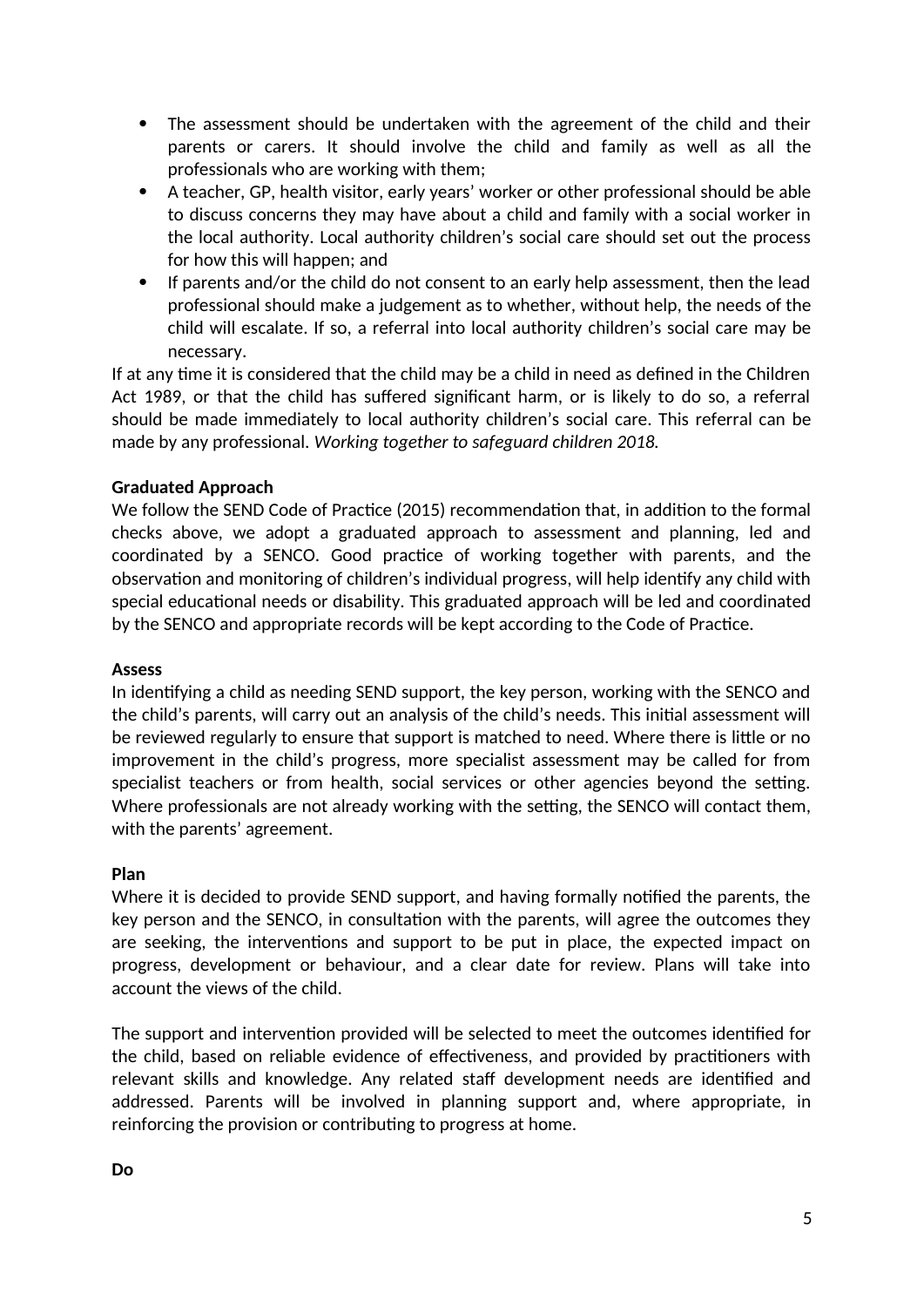The child's key person will be responsible for working with the child on a daily basis. With support from the SENCO, they will oversee the implementation of the intervention agreed as part of SEN support. The SENCO will support the key person in assessing the child's response to the action taken, in problem solving and advising on the effective implementation of support.

#### **Review**

The effectiveness of the support and its impact on the child's progress will be reviewed in line with the agreed date. The impact and quality of the support will be evaluated by the key person and the SENCO in full consultation with the child's parents and taking into account the child's views. Information will be shared with parents about the impact of the support provided.

Assess - The key person works with the setting SENCO and the child's parents and brings together all the information, then analyses the child's needs.

Plan - The key person and the SENCO will agree, in consultation with the parent, the outcomes they are seeking for the child, the interventions and support to be put in place, the expected impact on progress, development and behaviour and finally a date for review.

Do - The child's key person implements the agreed interventions or programmes

Review - On the agreed date, the key person and SENCO working with the child's parents, and taking into account the child's views, will review the effectiveness of the support and the impact of the support on the child's progress. They will then evaluate the impact and quality of support on the child.

## **Education and Health Plan (EHC)**

Some children and young people may require an EHC needs assessment in order to decide whether it is necessary to develop an EHC plan. The purpose of an EHC plan is to make adjustments and offer support to meet the special educational needs of the child, to secure the best possible outcomes for them across education, health and social care.

The local authority will conduct the EHC needs assessment and take into account a wide range of evidence, including

- evidence of the child's developmental milestones and rate of progress
- information about the nature, extent and context of the child's SEND
- evidence of the action already being taken by us as the early years provider to meet the child's SEND
- evidence that, where progress has been made, it has only been as the result of much additional intervention and support over and above that which is usually provided
- evidence of the child's physical, emotional and social development and health needs, drawing on relevant evidence from clinicians and other health professionals and what has been done to meet these by other agencies.

We will then work with the local authority and other agencies to ensure that the child receives the support they need to gain the best outcomes.